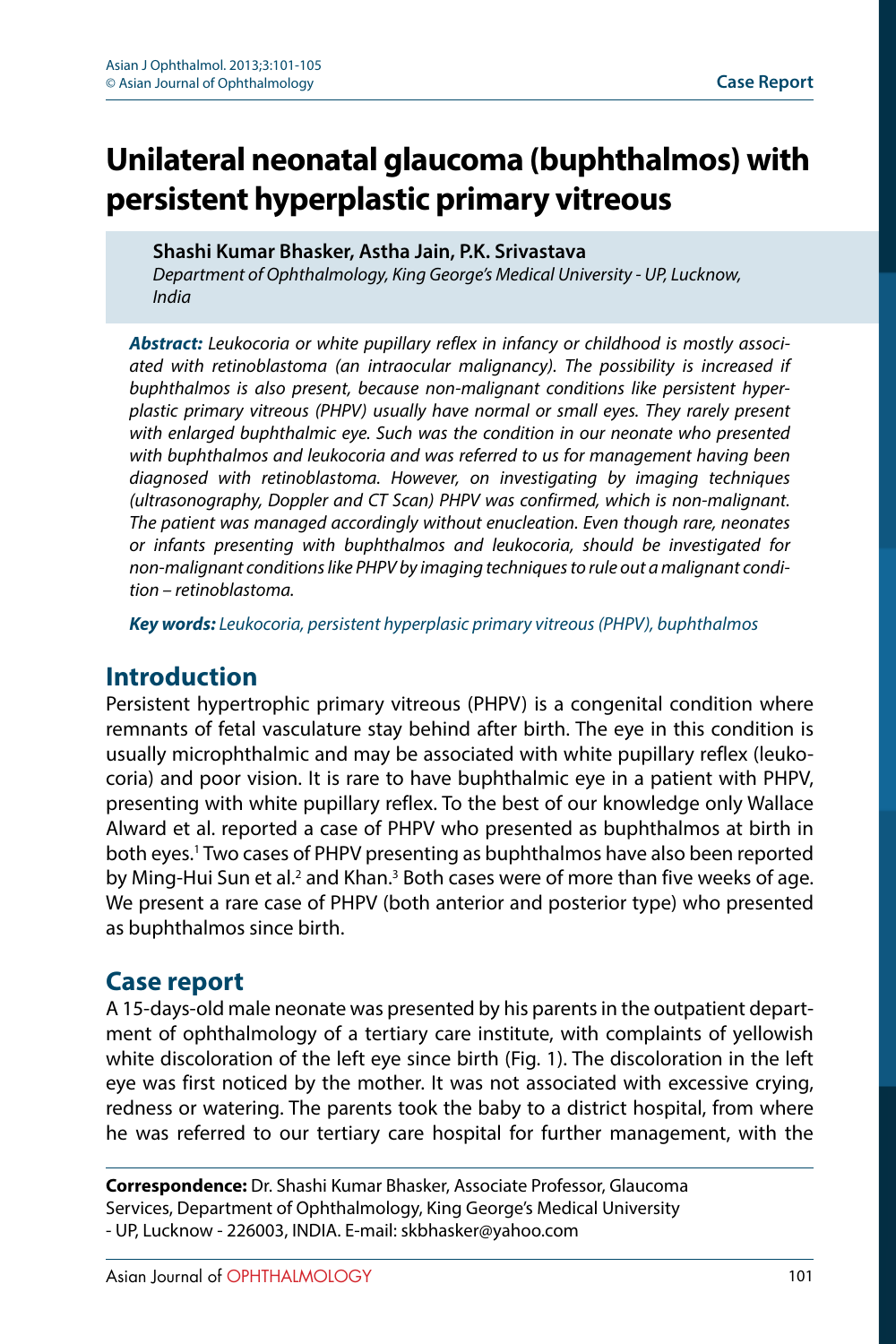diagnosis of retinoblastoma.

Birth of neonate was at full term with a normal vaginal delivery. He was normal and cried actively after birth. The APGAR score was 10 and birth weight was 2600 grams.

Antenatal history was not significant and no consanguinity was present. He was the second child after a girl who was normal.

On examination, the neonate was healthy and active. The general and systemic examination did not reveal any abnormality. Ocular examination showed normal lids and conjunctiva in both eyes. The patient closed his right eye when light was shown in it but there was no response in the left eye.

In the right eye, the cornea was clear and measured eight mm in both the horizontal and vertical axis. Anterior chamber was normal with normal pupil. Fundus seen through clear lens was normal. Direct pupillary reaction was present with no consensual reaction in right eye. The intraocular pressure was 10 mmHg



**Fig. 1. Clinical photograph of neonate showing leukocoria with a few hemorrhagic spots and enlarged globe.**

(measured by rebound tonometer). On gonioscopic examination by Koeppe's goniolens, the angle structures could be discerned. This confirmed that the angle was open in the right eye.

In the left eye, a mild diffuse haze was seen in the cornea. Corneal diameters were 12 mm in both horizontal and vertical axis. Anterior chamber was shallow. Ectropion uveae with neovascularization was seen all around. The pupillary reflex was yellowish white with a few hemorrhagic red spots (intralenticular)(Fig. 1). Both direct and consensual pupillary reflexes were absent.

Intraocular pressure was 20 mmHg (measured by rebound tonometer). Angle structures could not be identified on direct gonioscopic evaluation by Koeppe's

goniolens due to peripheral iridocorneal contact and haziness of cornea. Also, the angle in this left eye was markedly narrow or, in other words, it was closed (all round 360°).

#### **Investigations**

The hemogram showed normal blood counts and hemoglobin for that age.

Ultrasonography of left orbit showed enlarged size of the globe (17.2 mm in the anteroposterior axis and 17.9 mm in the horizontal axis). Anterior segment shows thinning of lens with shallow anterior



**Fig. 2. High-resolution ultrasonography of the patient showing membranes and fluid levels in the posterior segment. Membranes also include detached retina.**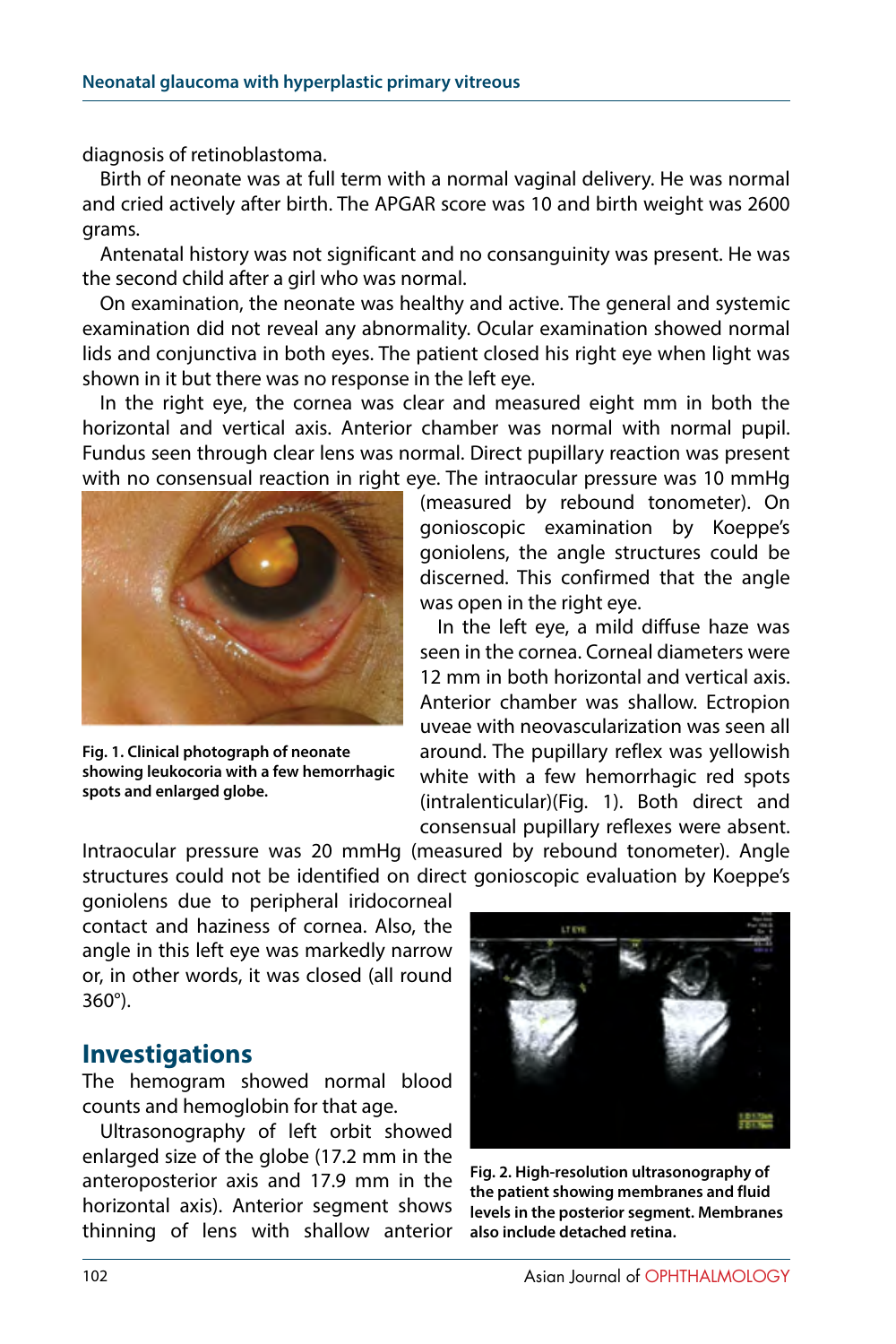chamber. Vitreous membranes could be visualized in the vitreous cavity. A persistent retrolenticular hyaloid vasculature is seen through the vitreous cavity to the posterior pole. Layered fluid level is present in the posterior part of the globe along with hyaloid and retinal detachment (Fig. 2).



**Fig. 3. Colored Doppler ultrasonography showing a retrolenticular vasculature extending from the lens to the optic disc. Hemorrhagic fluid levels are also visualized.**



**Fig. 4. Axial CT scan of the left orbit showing radio opaque shadow hyaloids vasculature from the lens to the optic disc. Retinal detachment can be seen. Fluid level at the posterior pole present due to hemorrhage from hyaloid vessels. Dysgenesis of angle structures is also seen.**

Color Doppler ultrasonography shows a retrolenticular vascular structure extending from the posterior pole to the back of the posterior capsule of the lens – a sign of persistent hyaloid vasculature. Anteriorly, remnants of the posterior part tunica vasculosa lentis, extending into the posterior capsule of the lens (along with intralenticular hemorrhage), can be visualized. The anterior tunica vasculosa lentis could be appreciated in the periphery. Vascularized membranes extending to the anterior chamber angles are also present. So the anterior chamber angle deformity is expected to lead to failure in draining of aqueous. In the posterior part of the globe, layered fluid (hemorrhage) levels are seen.

Axial CT Scan of the left orbit shows the same features as shown by B scan ultrasonography and Doppler sonography. The anterior chamber is shallow. Presence of hyaloid vasculature along with retinal and hyaloid detachment is seen. Anteriorly, the tunica vasculosa lentis can be seen invading the posterior capsule of lens and the angle of anterior chamber. The lens is thin to membranous in shape and a radiopaque shadow which may be due to intra lenticular hemorrhage is present. Layered fluid collection is visualized at the posterior pole. The globe of the left eye is larger than that of the right eye. Optic nerve as seen on the scan is thinner than in the right eye (perhaps due to hypotrophy or atrophy) (Fig. 4).

The right eye was normal on the CT scan. The parents were informed about the visual status of their baby and trabeculectomy followed by vitrectomy in the left eye was recommended. They refused surgery as this would not lead to any visual gain. However, cryoapplication was done in the inferior half at the limbus. After one week, the cornea cleared and the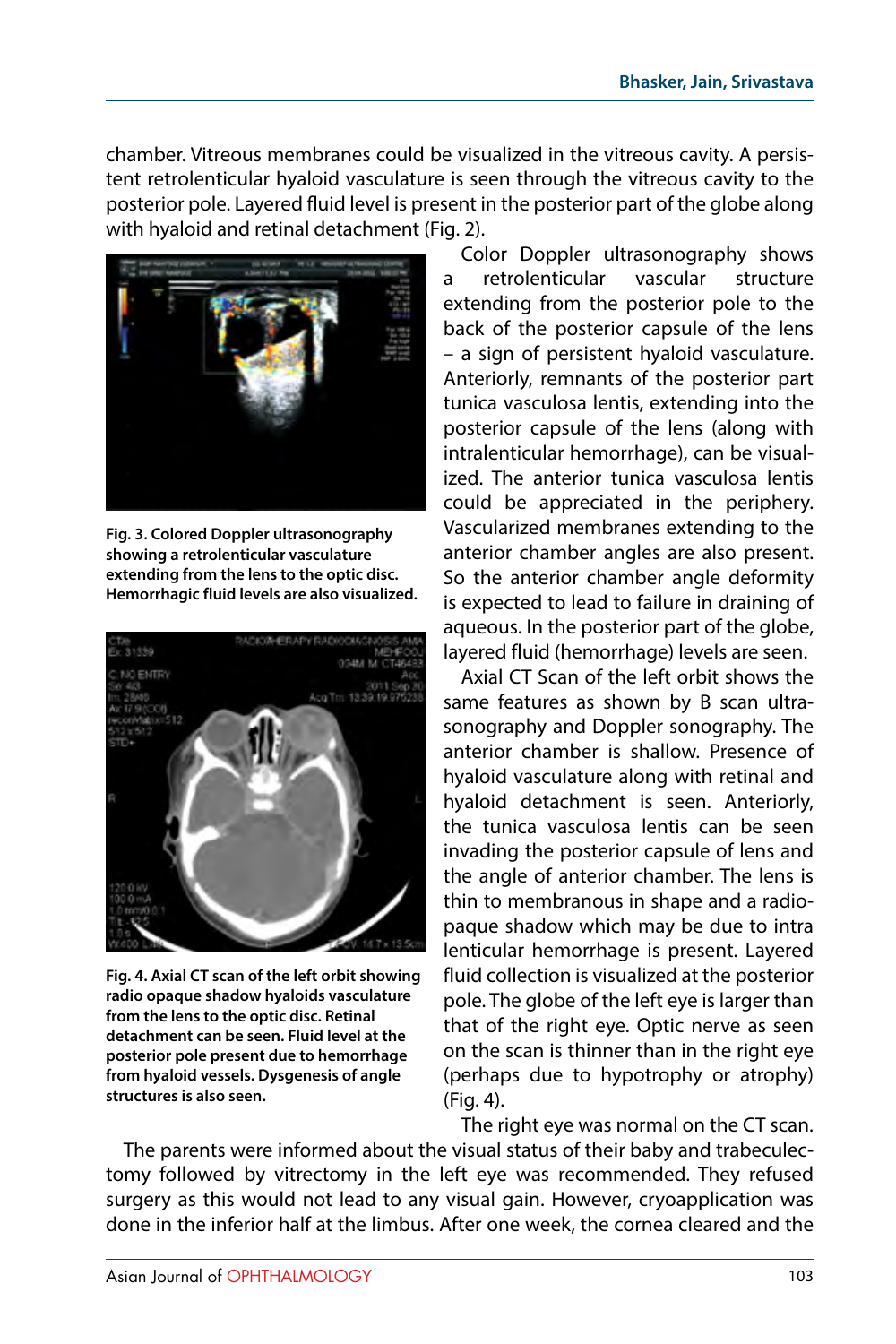IOP was 14 mmHg on rebound tonometer. The patient's parents were advised to bring the baby after one month. As they failed to do so, the patient could not be followed up.

### **Discussion**

During the development of the eye, the optic pit evaginates from the prosencephalon (forebrain) on day 23 leading to formation of the optic vesicle on day 25 (3-mm stage). Eccentric invagination of the optic vesicle occurs to form the optic cup with embryonic fissure on day 27 (5-7-mm stage).

The hyaloid artery, along with mesenchyme, gains access into the optic cup through the embryonic fissure. The embryonic fissure closes at day 33 (13-13-mm stage). The hyaloid artery forms a vascular network in the optic cup and at the posterior lenticular surface as the posterior vasculosa lentis. All this forms the primary vitreous, which is well formed by week 9. From month 3-4, atrophic changes start and this primary vitreous is completely absorbed by month 7 and disappears by the time of birth. The absorption starts in the central portion and extends both anteriorly and posteriorly. Secondary vitreous replaces the primary.

Simultaneously, the invaginating optic cup induces the formation of the lens from the surface ectoderm through the lens vesicle. The lens vesicle separates from the surface ectoderm and moves inside the optic cup. Later the surface ectoderm and the mesenchyme surrounding the anterior portion of the optic cup forms the cornea, anterior chamber, angle structures iris stroma and ciliary body.

Persistence along with hypertrophy of the hyaloid vasculature (fetal vasculature) leads to a condition known as persistent hypertrophic primary vitreous (PHPV). This PHPV may be purely anterior, purely posterior or a combination of both. The anterior type is also known as persistent tunica vasculosa lentis or persistent posterior fetal fibrovascular sheath of the lens. The posterior variety is also known as falciform retinal septum or ablatio falciformis congenita. Other ocular abnormalities or systemic malformations may be associated with PHPV.<sup>4</sup>

Persistent hypertrophic primary vitreous may be bilateral (10%) or unilateral (90%). Patient usually presents with severe visual loss, in the early stages leukocoria and in later stages phthisical eye or glaucomatous eye. The eye is either normal or microphthalmic and may be associated with white pupillary reflex (leukocoria).

Alward et al. report a case of bilateral buphthalmos in a neonate of four days.<sup>1</sup> He had an anterior and posterior variety of PHPV. On fundus examination, the hyaloid vasculature was traceable to the optic disc. The cup-to-disc ratio was 0.8 in both eyes. After management by trabeculotomy, lensectomy and vitrectomy, the child could fix and follow with both eyes. So this case had some normal retinal tissue which helped him in some visual gain.

Our case also had congenital glaucoma (buphthalmos) with PHPV (both anterior and posterior) in one eye only (left). But the malformation in the anterior and posterior segment was more severe, as evidenced by the persistence of blood flow in the retrolenticular hyaloid vasculature, intralenticular and posterior segment hemorrhage, along with retinal detachment and angle dysgenesis. Recurrent hemorrhage